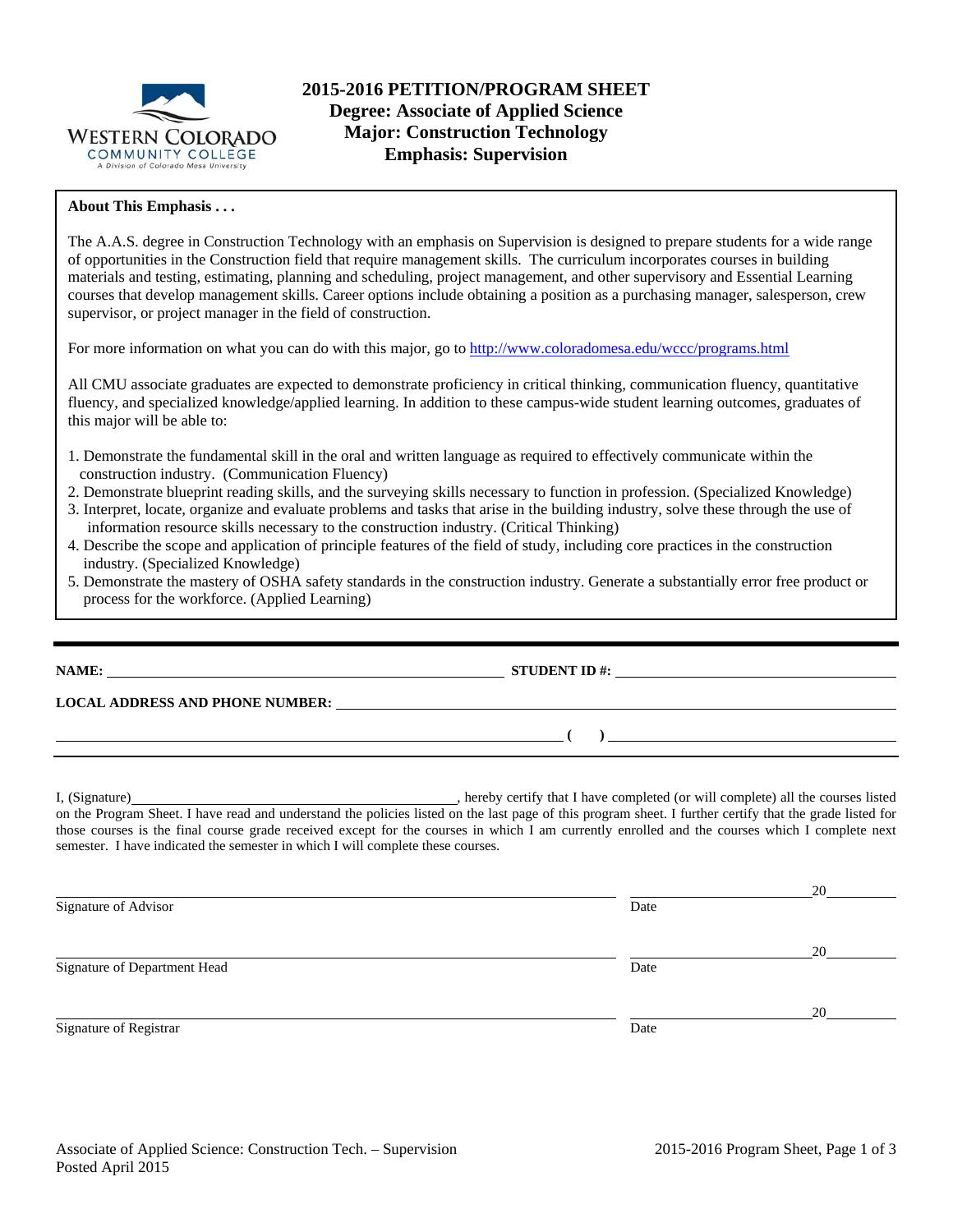### **DEGREE REQUIREMENTS:**

- 63 semester hours total (A minimum of 16 taken at CMU in no fewer than two semesters).
- 2.00 cumulative GPA or higher in all CMU coursework and "C" or better must be achieved in achieved in coursework toward major content area.
- Pre-collegiate courses (usually numbered below 100) cannot be used for graduation.
- A student must follow the CMU graduation requirements either from 1) the program sheet for the major in effect at the time the student officially declares a major; or 2) a program sheet for the major approved for a year subsequent to the year during which the student officially declares the major and is approved for the student by the department head. Because a program may have requirements specific to the degree, the student should check with the faculty advisor for additional criteria. It is the student's responsibility to be aware of, and follow, all requirements for the degree being pursued. Any exceptions or substitutions must be approved by the student's faculty advisor and Department Head.
- When filling out the program sheet a course can be used only once.
- See the "Undergraduate Graduation Requirements" in the catalog for additional graduation information.

**ESSENTIAL LEARNING REQUIREMENTS** (15semester hours) See the current catalog for a list of courses that fulfill the requirements below. If a course is on the Essential Learning list of options and a requirement for your major, you must use it to fulfill the major requirement and make a different selection within the Essential Learning requirement. The Essential Learning capstone course and co-requisite Essential Speech course (required for bachelor's degrees) cannot be used as options for the below requirements.

| Course No Title                         |  | Sem.hrs Grade Term/Trns |
|-----------------------------------------|--|-------------------------|
| <b>Communication</b> (6 semester hours) |  |                         |
| <b>ENGL 111 English Composition</b>     |  |                         |
| <b>ENGL 112 English Composition</b>     |  |                         |
| -OR-                                    |  |                         |
| ENGL 111 English Composition and        |  |                         |
| SPCH 101 Interpersonal Communication or |  |                         |
| SPCH 102 Speechmaking                   |  |                         |
|                                         |  |                         |

**Mathematics: Minimum Math 107 Career Mathematics** (Minimum 3 semester hours) \_\_\_\_\_\_ \_\_\_\_ \_\_\_\_\_\_\_\_\_\_\_\_\_\_\_\_\_\_\_\_\_\_\_\_ 3 \_\_\_\_\_ \_\_\_\_\_\_\_\_

\*Please see your advisor for requirements specific to this program.

#### **ELECTIVES:**

CADT (instructor advice) CONC (instructor advice) ACCT 201 Principles of Financial Accounting (3) MANG 201 Principles of Management (3) MANG 371 Human Resource Management (3) BUGB 351 Business Law I (3)

Course No Title Sem.hrs Grade Term/Trns

**Social Sciences, Natural Science, Fine Arts or Humanities** (Minimum 6 semester hours)

ECON 201 Principles of Macroeconomics 3

\_\_\_\_\_\_ \_\_\_\_ \_\_\_\_\_\_\_\_\_\_\_\_\_\_\_\_\_\_\_\_\_\_\_\_ 3 \_\_\_\_\_ \_\_\_\_\_\_\_\_

### **WELLNESS REQUIREMENT** (2 semester hours)

| <b>KINE 100</b> | Health and Wellness |  |  |
|-----------------|---------------------|--|--|
| KINA            |                     |  |  |

#### **ASSOCIATE OF APPLIED SCIENCE: CONSTRUCTION TECHNOLOGY – SUPERVISION COURSE REQUIREMENTS**  (46 semester hours)

#### **Core Classes**

| CONC <sub>101</sub> | <b>Construction Safety and</b>     |   |  |
|---------------------|------------------------------------|---|--|
|                     | Regulations                        | 3 |  |
| <b>CONC 104</b>     | Architectural/Civil                |   |  |
|                     | Print Reading                      | 2 |  |
| CADT 106            | Computer Aided Design              | 3 |  |
| <b>CONC 116</b>     | <b>Building Materials</b>          | 3 |  |
| CONC <sub>117</sub> | <b>Building Materials Testing</b>  | 3 |  |
| <b>CONC 161</b>     | Building Mechanical and            |   |  |
|                     | Electrical                         | 3 |  |
| <b>CONC 208</b>     | <b>Construction Equipment</b>      | 3 |  |
| <b>CONC 218</b>     | Surveying                          | 3 |  |
| <b>CONC 228</b>     | <b>Estimating and Cost Control</b> | 3 |  |
| CONC <sub>234</sub> | Commercial/Industrial Plans        | 2 |  |
| CONC <sub>245</sub> | <b>Project Management</b>          | 3 |  |
| CONC <sub>251</sub> | <b>Construction Preparation</b>    |   |  |
|                     | (Codes, Permits, etc.)             | 3 |  |
| <b>CONC 265</b>     | Planning & Scheduling for the      |   |  |
|                     | <b>Construction Supervisor</b>     | 3 |  |
|                     |                                    |   |  |

#### **Electives** (9 credit hours) from the list below.

BUGB 352 Business Law II (3) CHEM 121/L Principles of Chemistry – GTSC1 (4) / (1) PHYS 111/L General Physics – GTSC1 (4) / (1) STAT 200 Probability and Statistics (3) MARK 231 Principles of Marketing (3) FLAS Spanish